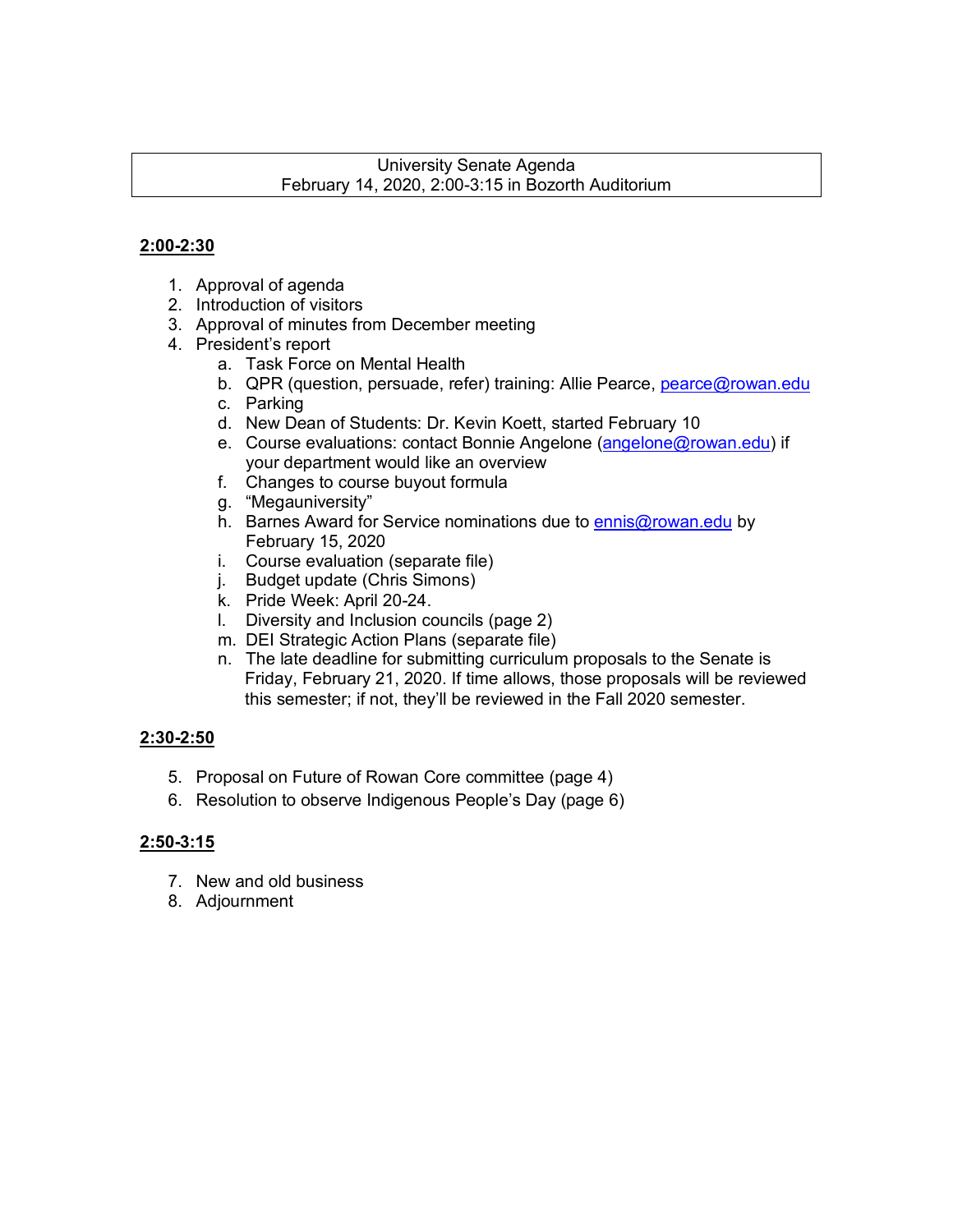#### **Resolution to Recommend the adoption of Diversity & Inclusion Councils across all Disciplines and Departments at Rowan University**

**Whereas**; in 2016, the University Board of Trustees adopted a university-wide Statement on Diversity with the purpose to emphasize the University's commitment for engaging the community in activities, practices, and discussions that promote inclusion, intellectual and individual growth, and goal setting to uphold the institutions statement of principles.

**Whereas**; the university has introduced the Creation of the Division of Diversity, Equity and Inclusion to cultivate the envisioned outcomes in creating advocacy for all members of the Rowan community in the advancement of social, economic and educational equity.

**Whereas**; during the Third Annual Diversity Summit 2018, members of the Rowan University community verbally expressed documented concerns about the lack of communication and isolated diversity efforts among university departments regarding diversity and inclusion efforts at the institution.

**Whereas;** concerted Diversity and Inclusion practices in the workplace create work environments in which employees can share their ideas, take risks without fear, collaborate and engage through initiatives that include multiple voices and ideas, strengthen team bonds, and, ultimately, encourage everyone to actively break down barriers, or de-silo, within an organization.

**Whereas;** four-year college degrees are increasingly valuable in the workplace, while the graduation gap reports have illuminated the inequities in the institution's performance, Diversity and Inclusive practices in each college could interrogate existing practices and develop strategies that will elevate the performance of their students.

**Be it Resolved**; the Senate Diversity Committee recommends the adoption of *Diversity and Inclusion Councils* in all units across the university and academic departments at Rowan University, be formulated to identify specific needs, opportunities, deficiencies, and long-term and short-term goals to meet the institutions diversity and inclusion mission and principles.

#### **Rationale**

Diversity & Inclusion Councils (DIC) across the university provides all members of the community an opportunity to share in responsibility for a advancing the institutional, college, departmental, and personnel diversity and inclusion goals. Moreover, at the departmental level the needs or criteria for meeting diversity goals may be very different in context and need. The desire to include or infuse diversified offerings for authors in the English department may be a priority, whereas recruiting more women into the sciences may be the focus in that area. Diversity and inclusiveness have varied definitions or lenses for both individuals, collective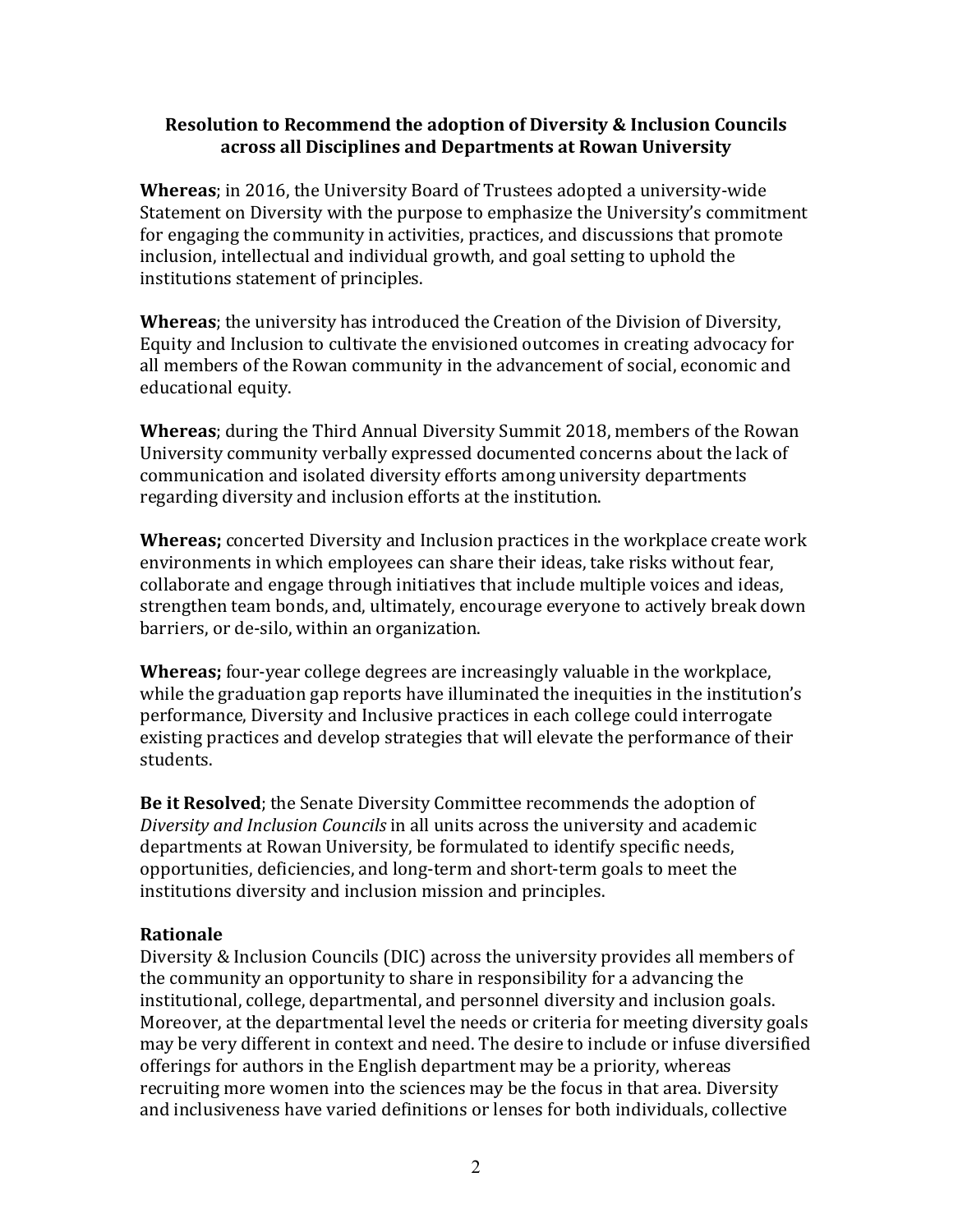bodies, or institutions. The DIC can provide an increased ability for the existing fragmented or siloed conversations to connect with the new formed divisional level council.

**Said Councils**; Council Membership can be 2-4 members who identify long-term goals, short term goals, staffing, and pedagogical/curriculum goals specific to their area and discipline.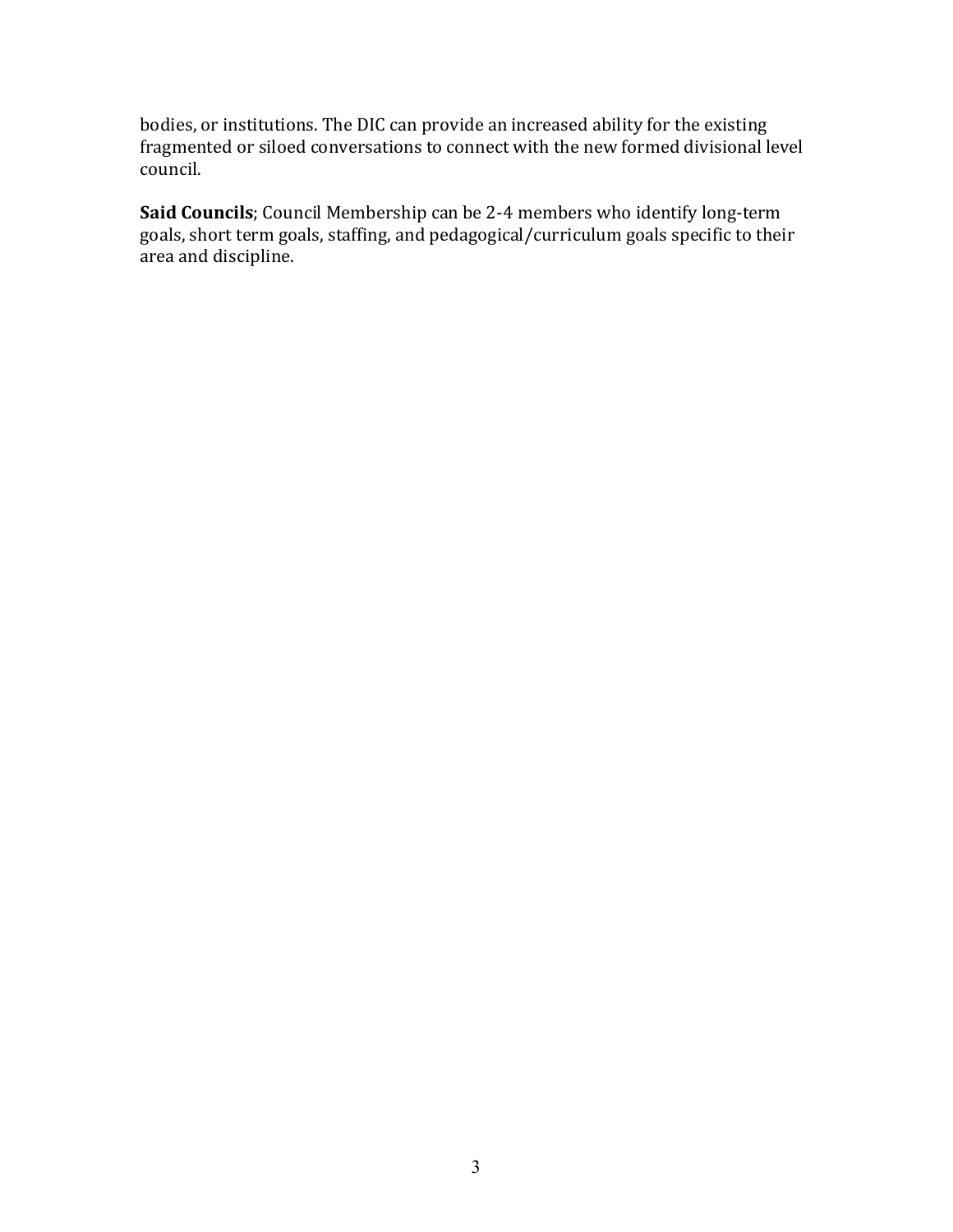# Proposal on the Future of the Rowan Core **Committee**

The Senate created the Rowan Core Committee to develop and then implement the Rowan Core general education model. Now that Rowan Core is running and the implementation tasks have (largely) been completed, it's time to consider the future of this committee. We propose the following two changes:

# (1) Return the curricular duties of the *Rowan Core Committee* to the *Senate Curriculum Committee*

*Rationale*: During the implementation phase, the *Rowan Core Committee* was tasked with designing the proposal process for adding courses to Rowan Core. The committee has also handled the review of submitted course proposals. This decision—to have the *Core Committee* handle these reviews, rather than the *Curriculum Committee*—was a practical necessity, as there were simply too many proposals to review in setting up Rowan Core.. Now that the pace of new course proposals has slowed, it makes sense to return the process to its natural home in the *Curriculum Committee*.

Starting in Fall 2020, the *Senate Curriculum Committee* will handle all proposals to create a brand new Rowan Core course, add a Rowan Core literacy to an existing course, or change the literacy of an existing course.

# (2) Merge the *Rowan Core* and the *Learning Outcomes and Assessment Committees* to form a new *Learning Assessment and Rowan Core Committee*

*Rationale*: As the pace of proposals for new Rowan Core courses has slowed, the Core Committee has increasingly focused on the assessment side of Rowan Core. Moreover, departments are beginning to use the Rowan Core outcomes for their own programmatic assessment. This assessment work overlaps in fruitful ways with the duties of the *Learning Outcomes and Assessment Committee*. A new, combined committee will be more efficient.

Starting in Fall 2020, a new *Learning Assessment and Rowan Core Committee* will replace the two separate committees. It will have the following responsibilities:

- Develop and approve changes to Rowan Core policy. (Significant changes will need Senate approval.)
- Coordinate with the *Senate Curriculum Committee* to ensure that proposals to create new Rowan Core courses include the information needed to begin managing and assessing these courses.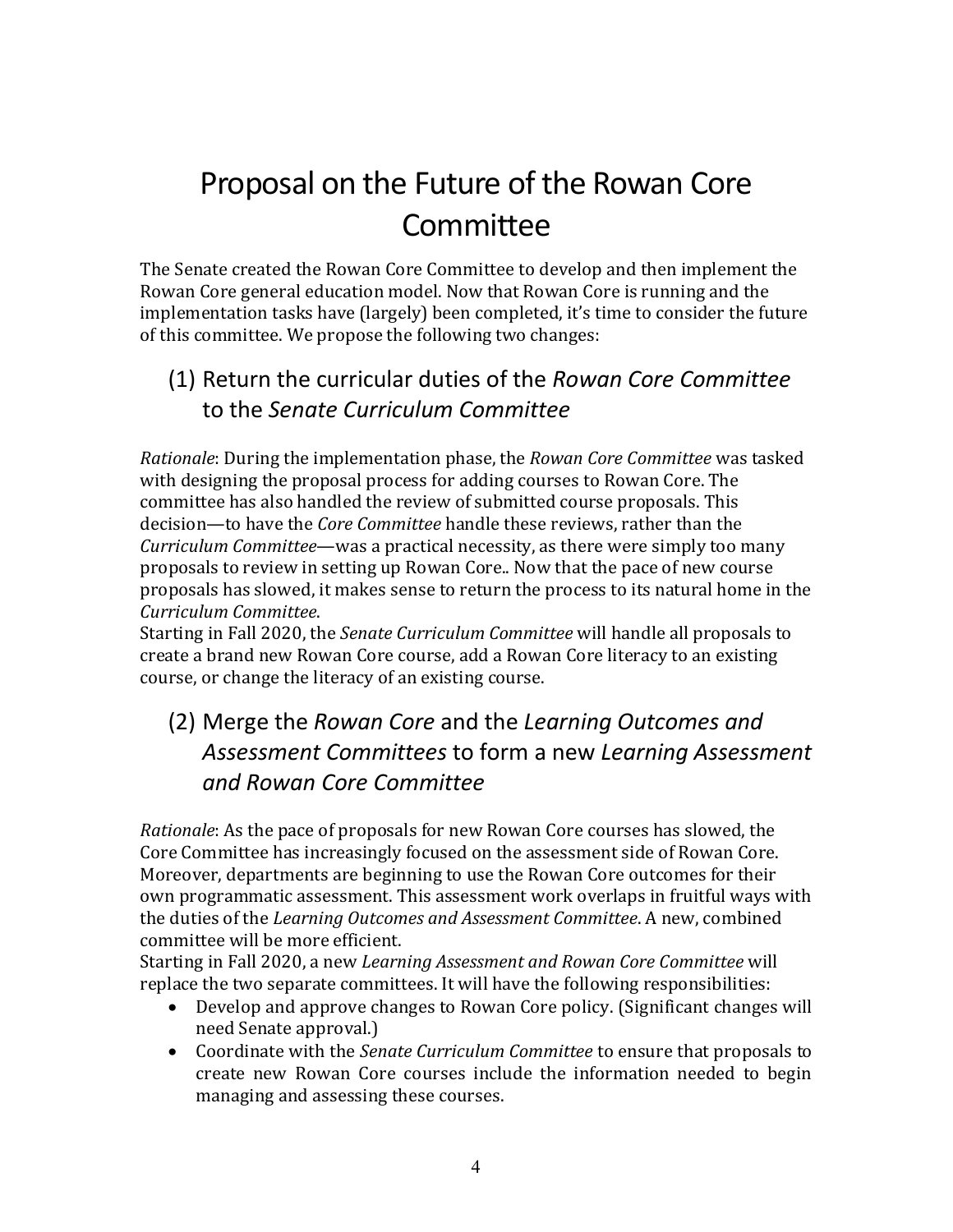- Revise existing Rowan Core learning outcomes (or add new ones) as needed.
- Communicate regularly with departments regarding Rowan Core policy, the status of Rowan Core courses, and assessment requirements.
- Manage the Rowan Core program in coordination with the *Director of Assessment* (e.g., maintaining a shared database with information on approved Rowan Core courses).
- Manage existing Rowan Core courses, including review of proposed changes to assessment plans (e.g., changes to assignments or exam questions).
- Periodic review of existing assessment plans for Rowan Core courses, ensuring that they remain relevant and follow best practices in assessment.
- Revoke courses from Rowan Core if departments fail to do the approved student assessment.
- Ongoing review of Rowan University's assessment principles and practices.
- Work with departments on programmatic assessment, including the review of proposals to use Rowan Core learning outcomes to assess program courses.
- Coordinate with the work of the *Director of Assessment*, including the systematic review and analysis of assessment data.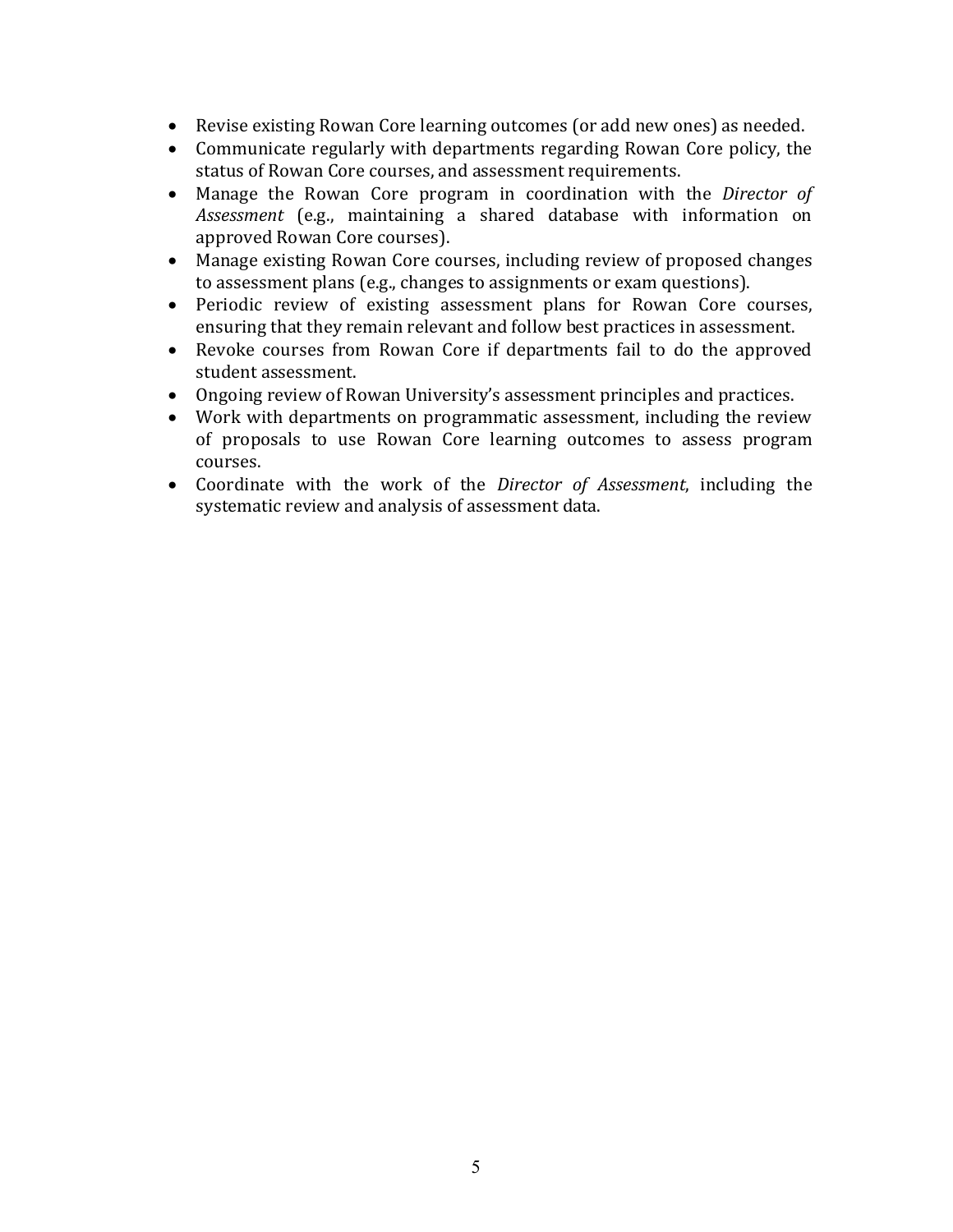#### **Resolution to Observe Indigenous People's Day at Rowan University**

A measure to recognize the second Monday in October as "Indigenous Peoples' Day" in all official communications and notifications at Rowan University to honor and celebrate indigenous people's history and culture in New Jersey and beyond.

# **RESOLUTION**

**Whereas** "Indigenous Peoples' Day" was first introduced in 1977, by a delegation of Native Nations to the United Nations International Conference on Discrimination against Indigenous Populations in the Americas; and

**Whereas** the 116<sup>th</sup> Congress during its session, 10/11/2019, in a bipartisan effort in the House of Representatives, introduced H.Res.627, *Expressing support for the* designation of the second Monday in October as "Indigenous Peoples Day" to celebrate and honor indigenous peoples and their shared history and culture, and;

**Whereas** at the time of the European arrival in New Jersey, the land was occupied by 8,000 to 10,000 Native Americans known as the Lenni Lenape (meaning "original people"). These inhabitants, part of the Algonkian language group, came to be called the Delaware by the settlers; and

**Whereas** the reaffirmation of tribal nation status to the Nanticoke Lenni-Lenape and other indigenous nations in New Jersey by New Jersey Attorney General S. Gurbir Grenwal in 2018; and

**Whereas** the City of Princeton became the second local government in New Jersey and the first in the Philadelphia region to celebrate Indigenous Peoples Day; and

**Whereas** Rowan University espouses a responsibility to foster inclusivity, equity, and social justice for all people and opposes systemic practices that perpetuates oppression

**NOW, THEREFORE, BE IT RESOLVED** that the Rowan University Senate Diversity Committee formally requests that the university publicly and institutionally acknowledge the interconnectedness of humanity and cultural contributions of Indigenous Peoples of New Jersey and beyond, and does hereby resolve that on the second Monday of every year forthwith, as Indigenous Peoples' Day at Rowan University.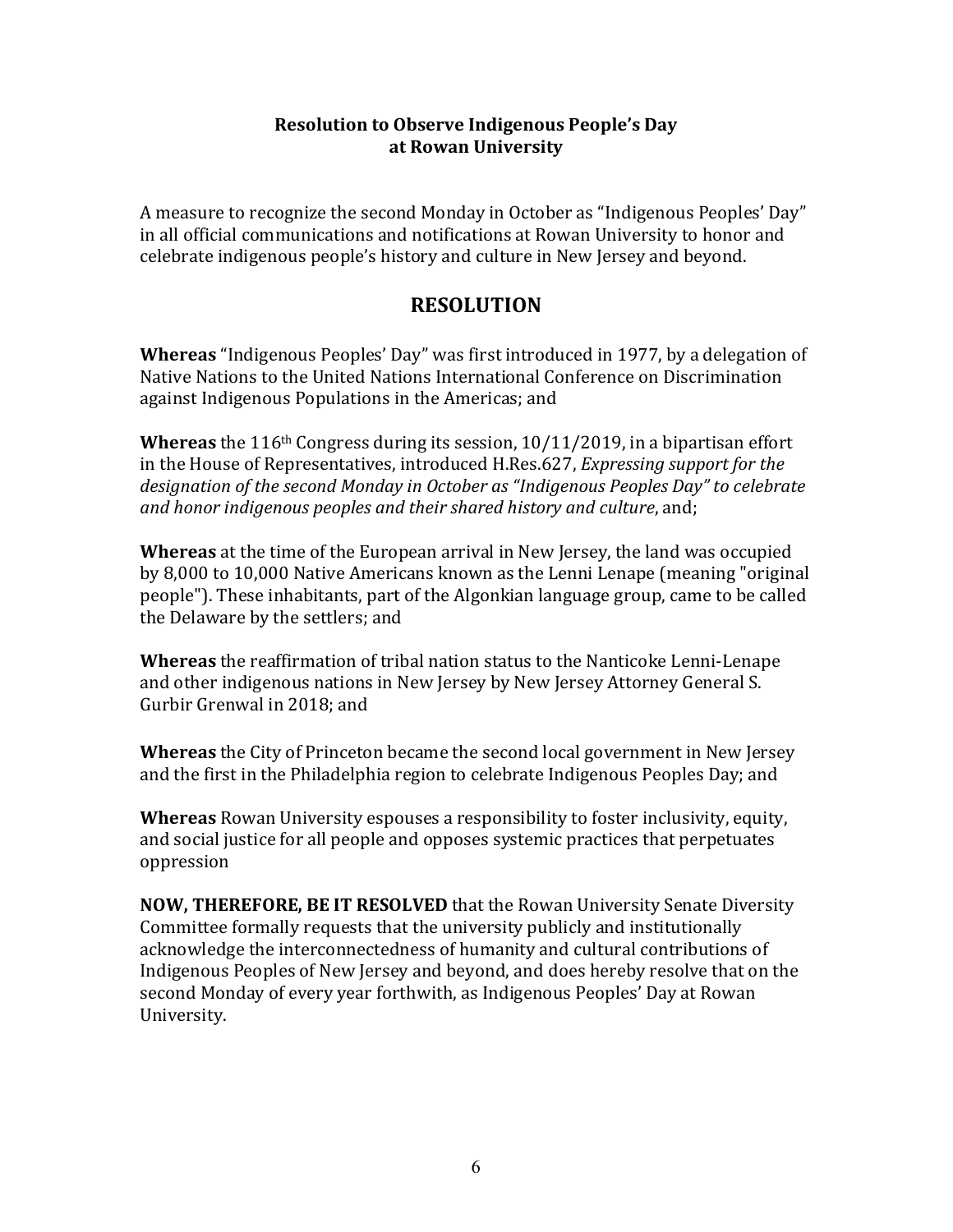#### **University Senate Minutes December 20, 2019, 2:00-3:15 in Rowan Auditorium**

# **2:00-2:30**

# 1. Approval of agenda-**Motioned, Seconded, Approved**

2. Introduction of visitors-Joy Cipher, Sheri Rodriguez

# 3. Approval of minutes from November meeting-**Motioned, Approved**

- 4. President's report
- a. Suicides on campus

Counselors in Wellness Center have had several challenges. We will hire more counselors for a net of one to one and a half. We will probably need more than this. Counselors need path for promotion, and the AFT is working with Jim Newell and HR to develop that. Satellite Center in James will be moved to a house next to 301 High Street, supposed to open by late January (cost prohibitive to make ADA Complaint).

# b. Task Force on Mental Health

Will work on mental health throughout campus. Need to look at how we can do a much better job.

Jen Savage, chair of Student Relations Committee is also looking at this.

QPR-Question, Persuade, and Refer for Suicide Prevention Training-Allie Peirce will offer in the Spring.

*Comment-We need to educate not just students, but faculty and staff as well. Comment- 2/18 AFT will hold a forum* 

c. Course evaluations (separate file)

Nationally normed, has great date and computing capabilities. All of the testing of this is going very well. No major problems so far.

d. Barnes Award for Service nominations due to [ennis@rowan.edu](mailto:ennis@rowan.edu) by February 15, 2020 Self-nominations are encouraged.

# e. MLK Day of Service

Monika Shealey will provide a letter to any faculty for their package for service who participate

# f. Budget Update

6.2 Million net favorable surplus. Current plan is that enrollment will remain stagnant. Mega University-Rowan is negotiating privately with 2 different for-profit online Universities.

New costs coming online-Discovery Hall, Camden Health Building, Fossil Park and Visitor's Center (National Attraction?). Triad Building will be knocked down. We will have no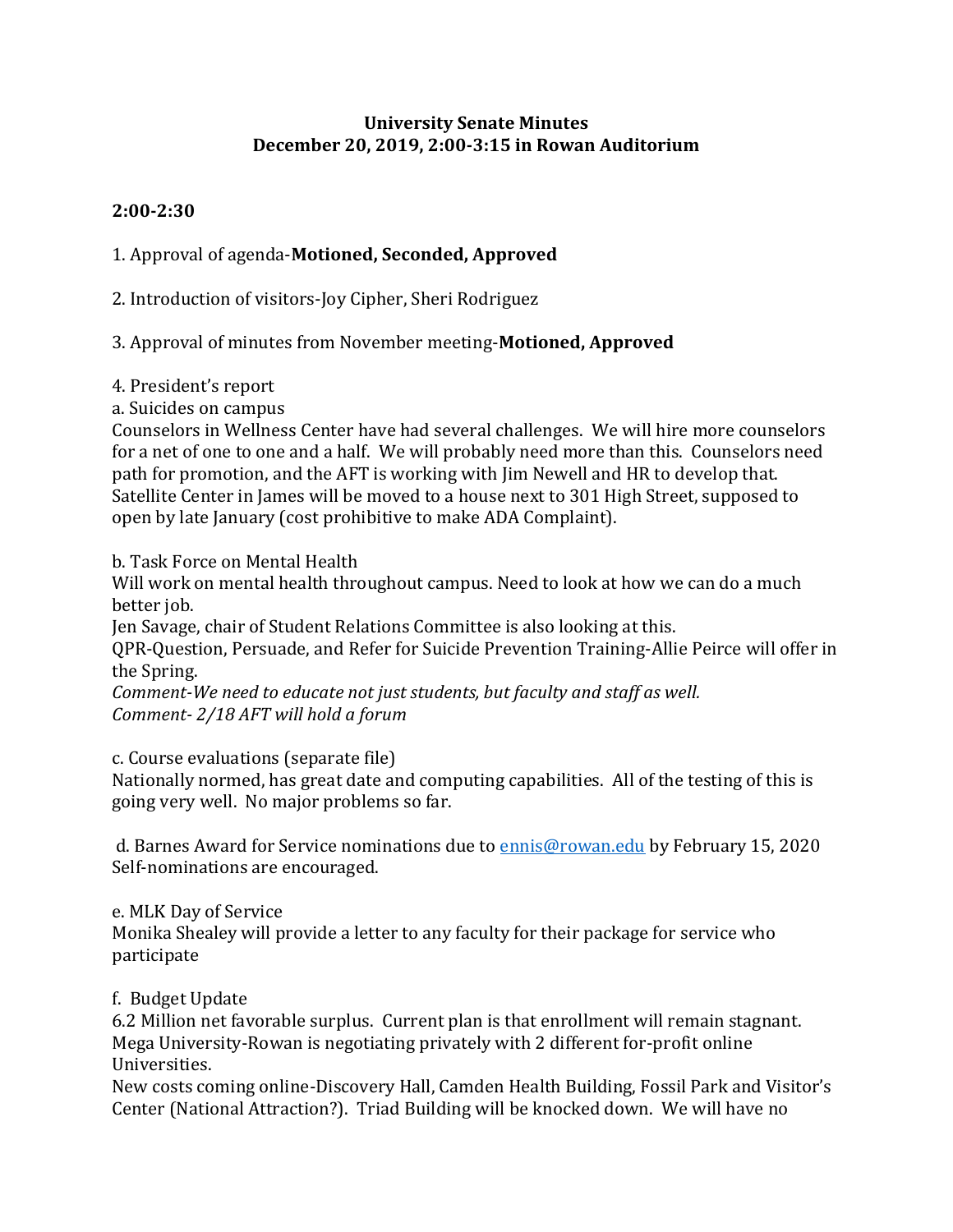financial responsibility for it. It will not be part of our campus. North dorms will be knocked down and rebuilt.

RCSJ Medical Campus-SOM

\$30 million-new Student Center.

\$12.5 Million for new CHSS Building

*Q-If we settle the AFT contract, will that impact the budget? A-It should not, we will have plenty of money to cover this.* 

g. Update on Procurement:

• Training will be required for PI's and anyone submitting requisitions.

• Rob Yufer will spend time in CSM, Engineering, CMSRU, SOM and also the South Jersey Tech Park

• Christine Brasteter will develop online training that is accessible to anyone who may need help or a refresher

• Joe Scully and Mira Lalovic-Hand will provide a report to the President on findings from interviews with software companies that will allow for tracking of when items are in Procurement and a streamlined process between Procurement and ITAP

*Q-Where in this plan do people talk to us, the people who need procurement? A-We need boots on the ground talking to people to fix software.*

h. The Spring 2020 deadlines for submitting curriculum proposals to the Senate are as follows:

#### **Official Deadline: Friday, February 14, 2020 Late Deadline: Friday, February 21, 2020**

Please note that by February 14 (or Feb 21st at the latest) proposals should be vetted and approved by the departments, and by the dean's offices, and by the college curriculum committees. The Senate level review of curriculum proposals will begin during the week of February 17, in the order in which they are received. Proposals received after 2/21/20 may be reviewed in the Fall 2020 cycle.

*Q-Could we have different deadlines for lighter proposals? A-We are looking into this.* 

# **2:30-2:50**

5. Open Period: Ali Houshmand, President

Have been in contact with AFT representative and they are either close or have met a tentative agreement.

This has been a tough semester for everyone on campus. Two of the students we lost, never attempted to go to the Wellness Center. This is a serious national problem. We want training available for faculty and staff. We have identified a location for 5 counselors on the other side of the campus.

The university is in good financial shape. We do not need to worry about cuts. Our ranking and enrollment is healthy. We have put together plans to keep us solvent for the next few years. The county college partnerships have strengthened us and have made us competitive. The Board of Trustees are forward looking.

We should not think of ourselves of us versus them. We need to stand up for ourselves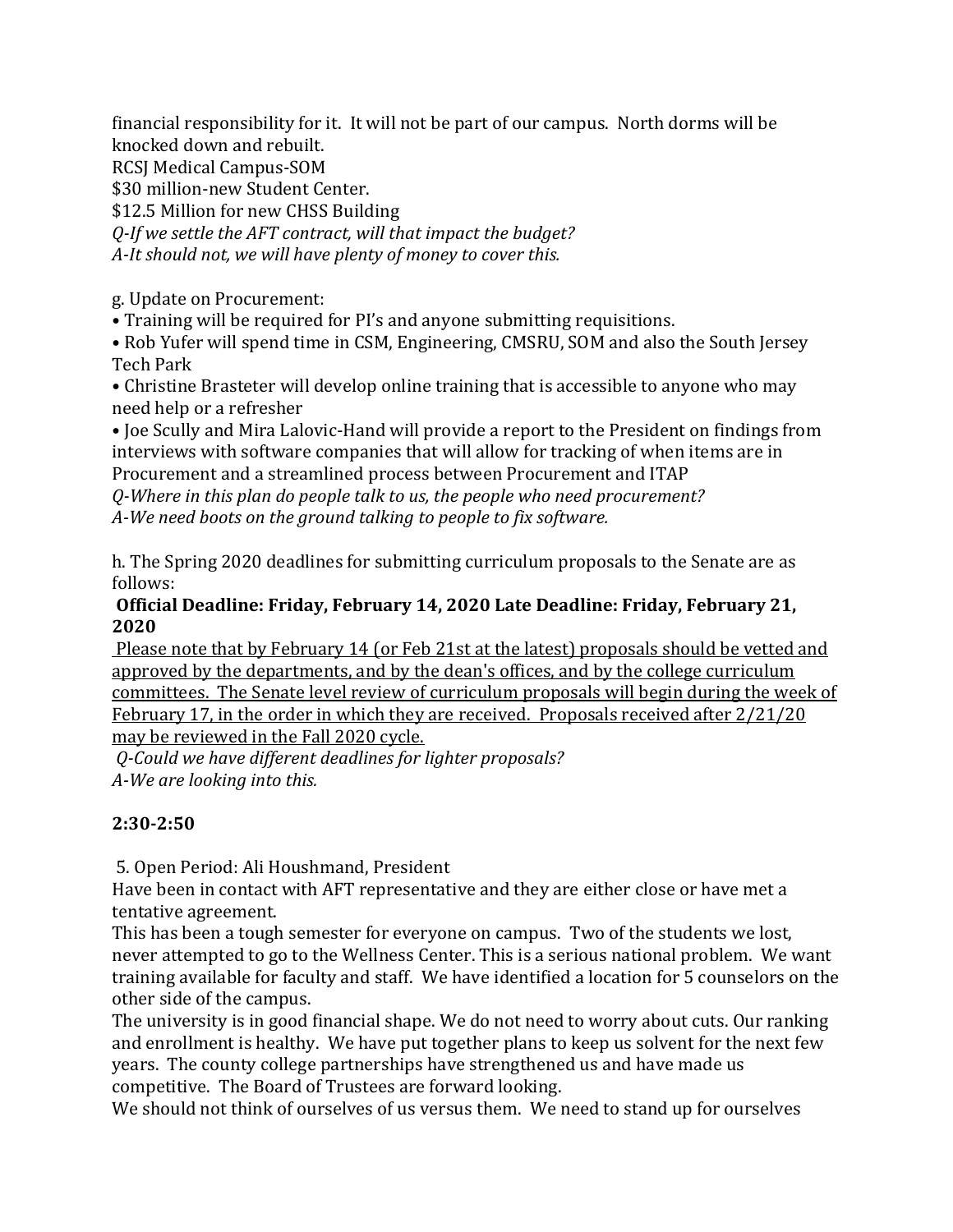*Q-Are you able to update us any more on the mega university?*

*A-Increasingly people are questioning the investment in higher education. People want more credentials. Demographics are shifting (2025) and there will be less college age students in the near future. Our state funding has always been on the decline for several years. We need to recruit the traditional college bound students, but the remaining people (including those who started college but did not finish) also will need a university too. We are looking to become more aggressive in global, online education. We could build this ourselves or acquire other institutions.*

*Q-Can you tell us more about our relationship with RCSJ?*

*A-There are 8 counties in southern NJ. There are only 4-4 year institutions (Georgian Court, Rowan, Rutgers-Camden, and Stockton). Salem, Cumberland, and Cape May counties have economic difficulties. We need partnerships with industry and career programs.*

*We need to treat RC's as branch campuses for workforce development. Very similar to Penn State system. Enables students to go to school closer to home for a lower price.* 

*Comment-No one here envies the position you have been in with the mental health and other tragic events this semester. However, we are not hearing information about counselor caseload or counselor to student ratio. The Wellness Center should have a better idea of what their caseload needs are.*

*A-We need better information distribution, so everyone is aware of the service, such as ambulance to transport. 1000-1500 students per counselor is what the administrators are stating is standard. There are no guarantees that more counselors would prevent these actions. During Winter break, we have found out that 600 students have registered to keep their housing over break.* 

*Q-Do we have an idea of the magnitude of the problem?*

*A-No, we need help.*

*Comment-Students who are not going to the Wellness Center, but are still coming into our classrooms. How do we build classrooms that help and support these students? A-We are hopeful the taskforce will be able to research and design best practices. Today's students are much different from prior generations and face different challenges.* 

#### **3:00-3:10**

6. Curriculum report, Marci Carrasquillo (separate files) 7. Proposal on Future of Rowan Core committee (page 2)

**5246359-Approved 5241655-Approved 5204023-Approved 5245306-Approved 5209426-Approved 5209429-Approved 5251090-Approved 5250908-Approved 5251041-Approved 5238788-Approved 5262738-Approved 5265761-Approved**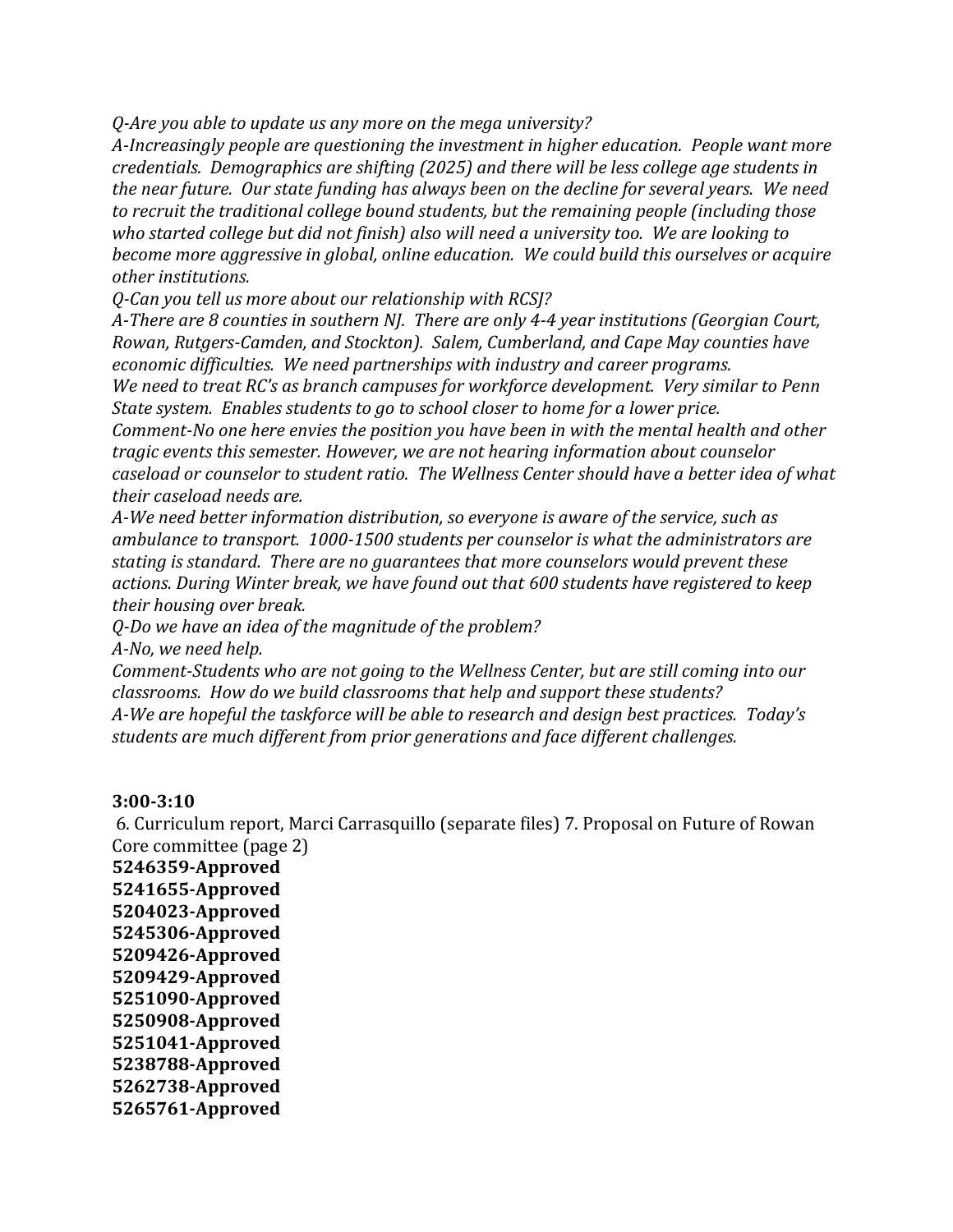# **5209536-Approved**

#### **5249801-Creation of a New School of Professional Studies-Approved, (In Favor-31, Opposed-3 Abstentions-31)**

Programs that will come from the Center for Academic Innovation

Please note: we will not be taking existing degree programs for their academic home *Q-Will Rowan Global be the platform for this school and the new graduate school?*

*A-Global will continue to be the platform, but nor the academic home of these new* 

*programs. Faculty will have the opportunity for joint appointments based on the programs offered*

*Q-It still sounds like these programs will be in this school based on when they created and who the target audience are. Is this accurate?*

*A-This will based on industry needs and what are college county partnerships are in need of.* Many of the details have not been worked out. The administration needs faculty buy in.

*Q-What would a Bachelors and Masters of Professional Studies look like?*

*A-Core Curriculum of certain courses with stackable credentials of different specialization areas.*

*Comment-I am concerned that the examples in the proposal are duplicative of programs we offer*

*A-These will be almost exclusively vocational types of degrees*

# **5249806-Creation of a New School of Graduate Studies-Approved, (Abstentions-2)**

This is a school designed to handle the student affairs functions of graduate students. It will have a Dean and support staff. Rowan Global will remain as a platform.

*Q-Will the new Gradate School handle Admissions, recruitment, and marketing and will this remain in Rowan Global?*

*A-That remains to be seen*

*Q-How do we know that a new dean would address student needs?*

*A-We are hopeful that this will work in tandem with Dean of Graduate Studies, The Graduate Council, and the Provost's Office.*

*Comment- I worry that student needs outside of academic affairs need to me met Comment-Graduate Students get lost in the shuffle with mental health and other issues. Q-Would the Graduate School play a role in our 4+1 programs? A-That is a good question, it has not come up.*

7. Proposal of the Future of the Rowan Core Committee (page 2) First Reading

8. Resolution to observe Indigenous People's Day (page 5)

# 3:10-3:15

9. New and old business

Still a problem with Incomplete grades. We need a tracking system or some way to deal with this. We don't have policy on the number of Incompletes one student can have. You cannot graduate with an Incomplete.